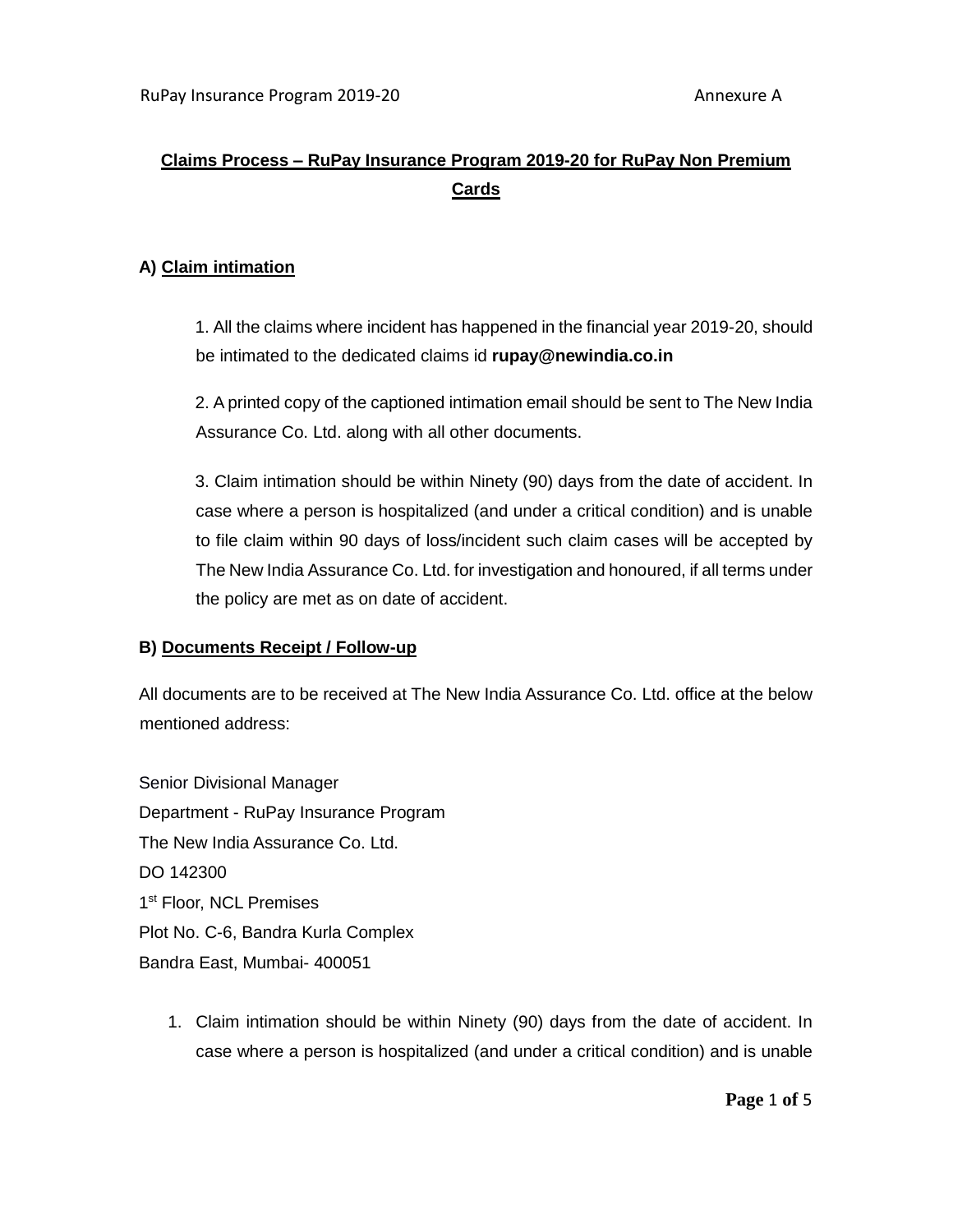to file claim within 90 days of loss/incident such claim cases will be accepted by The New India Assurance Co. Ltd. for investigation and honoured, if all terms under the policy are met as on date of accident.

- 2. All supporting documents relating to the claim must be submitted within sixty (60) days from the date of intimation.
- 3. The eligible claims will be settled in ten (10) working days from the date of receiving the complete documents set.
- 4. In case the settlement is not confirmed, the Bank should follow up with The New India Assurance Co. Ltd. &/OR NPCI for status update of the claim and comply for the pending requirements in hard copy by post/courier. (Scanned images of required documents shall not be sent to the Insurance Company).
- 5. In case documents are not received within sixty (60) days of claim intimation,  $1<sup>st</sup>$ reminder, hard copy letter will be issued to Member Bank by The New India Assurance Co. Ltd. followed by an email communication.
- 6.  $2^{nd}$  reminder hard copy letter will be sent by The New India Assurance Co. Ltd. after eighty one (81) days from claim intimation followed by an email.
- 7. Closure letter, hard copy letter will be sent to Member Bank on  $90<sup>th</sup>$  day from claim intimation in case of no communication received from Member Bank.

## **C) Investigator Appointment (Specific cases that need detailed investigation)**

Based on the merit of the claim, The New India Assurance Co. Ltd investigation team shall be appointed. TAT: T +3 (T is the day on which the claim documents received from the Member Bank).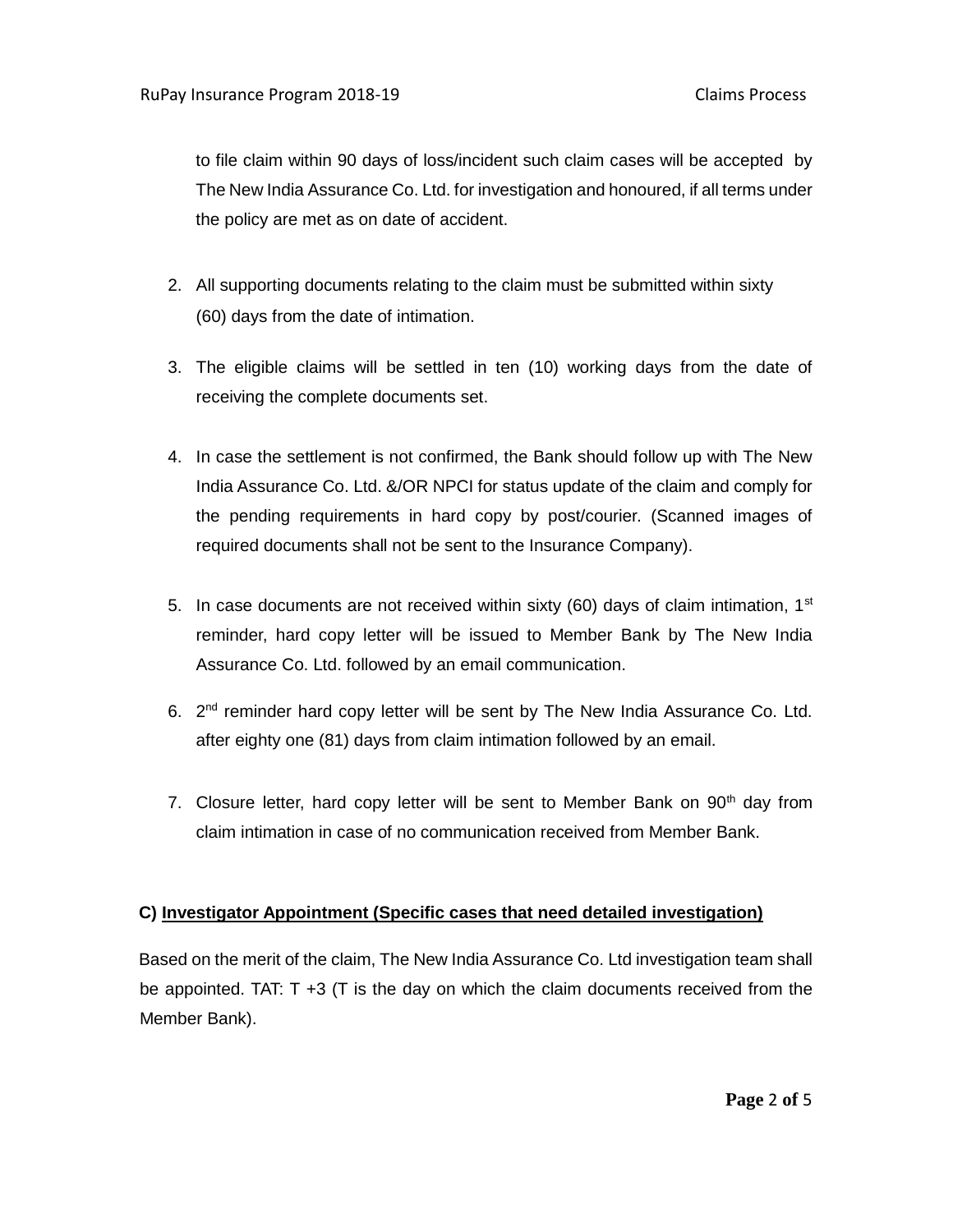In 30 days, Investigation report will be finalized. If there is a delay because of some more facts, an interim report will be requested.

#### **D) Claims Follow up / Processing**

The reminders shall be sent by New India Assurance Co. Ltd. to Member Bank at regular intervals for pending claim documents, a communication via letter in hard copy / email will be sent to client with defined timeline. All emails sent for the purpose of follow up should be marked to NPCI Insurance mail id rupayinsurance@npci.org.in.

Reminder process would be same for the documents deficiency also.

1<sup>st</sup> reminder T+61

2<sup>nd</sup> reminder T+81

Closure Letter T+90

T is Date of Intimation

## **E) Escalation Matrix**

## **For Claims & Policy Administration**

|   | Sr. No Escalatio | <b>Name</b>              | <b>Designation</b>                  | <b>Email ID</b>                                     | <b>Contact Number</b> |
|---|------------------|--------------------------|-------------------------------------|-----------------------------------------------------|-----------------------|
|   | n Level          |                          |                                     |                                                     |                       |
| 1 | <b>First</b>     | Ms. Achala Suryawanshi   | Sr.<br><b>Divisional</b><br>Manager | achala.suryawanshi@newind<br>ia.co.in               | 022-26591702          |
|   |                  | <b>Mr.Anand Amritkar</b> | Asst.<br>Manager                    | anand.amritkar@newindia.co<br>.in                   | 022-26590070          |
|   |                  | Ms.Disha.<br>Jiwatramani |                                     | Admin. Officer disha.jiwatramani@newindia.<br>co.in | 022-26590156          |
| 2 | Second           | Loknath Sethi<br>Mr.     | Regional<br>Manager                 | loknath.sethi@newindia.co.in                        | 022-26633235          |
| 3 | Final            | Ramesh Nag<br>Mr.        | <b>Chief Manager</b>                | ramesh.nag@newindia.co.in                           | 022-22708239          |

**Page** 3 **of** 5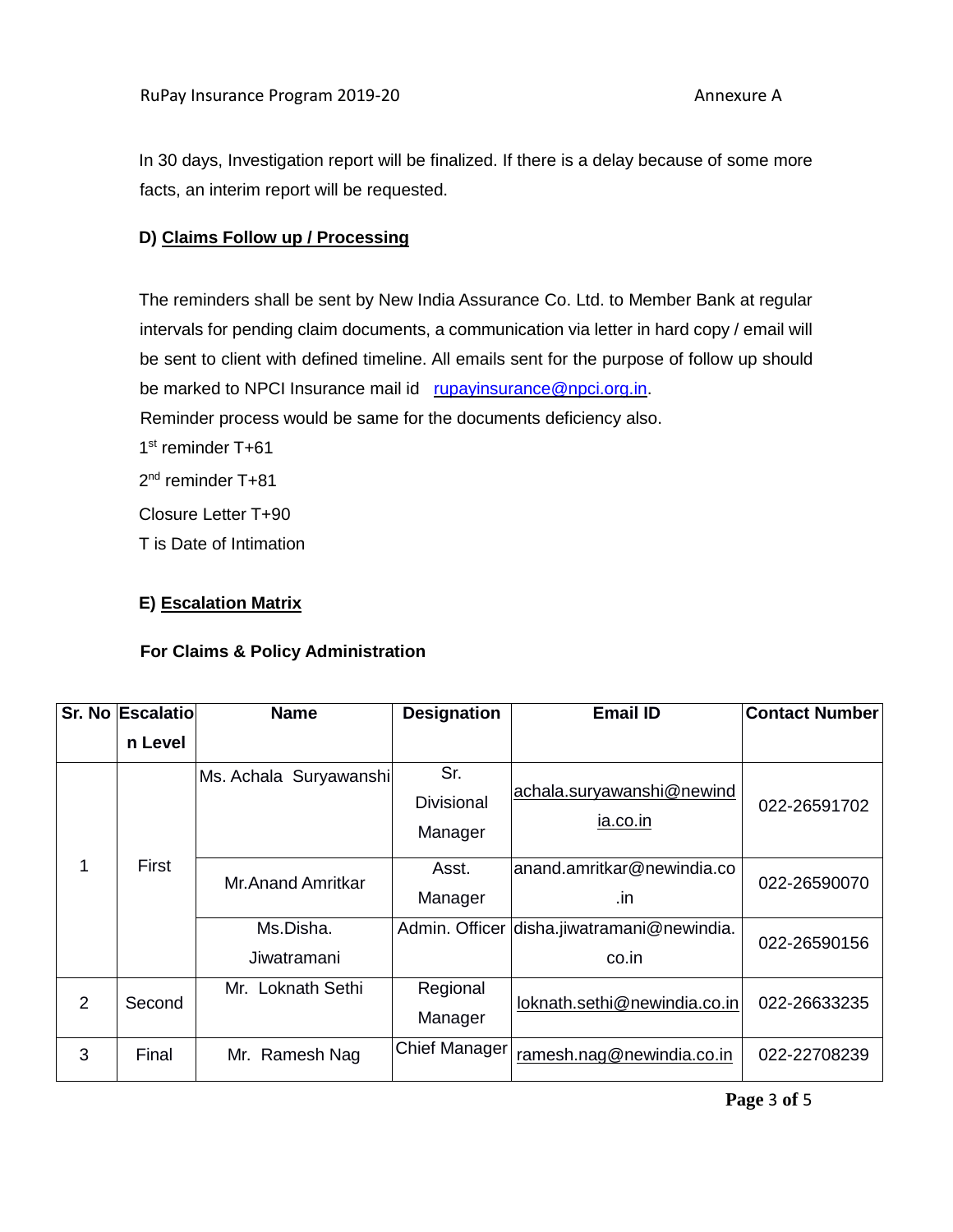# **F) Claim Payment**

Once the claim is approved, the payment in the form of **NEFT** shall be done to the cardholder (in case of Disablement) / to nominee or legal heir (in case of Death) along with a covering letter.

#### **G) Dispute Management**

Committee of 3 people as mentioned below to resolve the dispute.

- 1. Representative from The New India Assurance Co. Ltd.
- 2. Representative from NPCI.
- 3. Representative/s of the disputing Bank/s.

## **H) Document check list –**

## **For Accidental Death Claims:**

- a) Claim Form duly completed and signed.
- b) Original or Certified copy of Death Certificate.
- c) Original or Certified copy of FIR/ Police report giving description of the accident.
- d) Original or certified copy of Post Mortem Report along with Chemical Analysis/
- FSL reports (wherever applicable).
- e) Aadhar copies of Cardholder and Nominee.

f) Declaration from Card Issuing Banks duly signed by authorized signatory and bank stamp: specifying that:

1. Cardholder is holding a RuPay card on RuPay issued IIN and mention the 16 digit card number

2. Compliance of 90 days transaction criteria (to be supported with transaction log / account statement from the bank's system)

- 3. Nominee Name and its banking details (including Passbook copy)
- 4. Brief description of Accident as per FIR translated in English or Hindi.